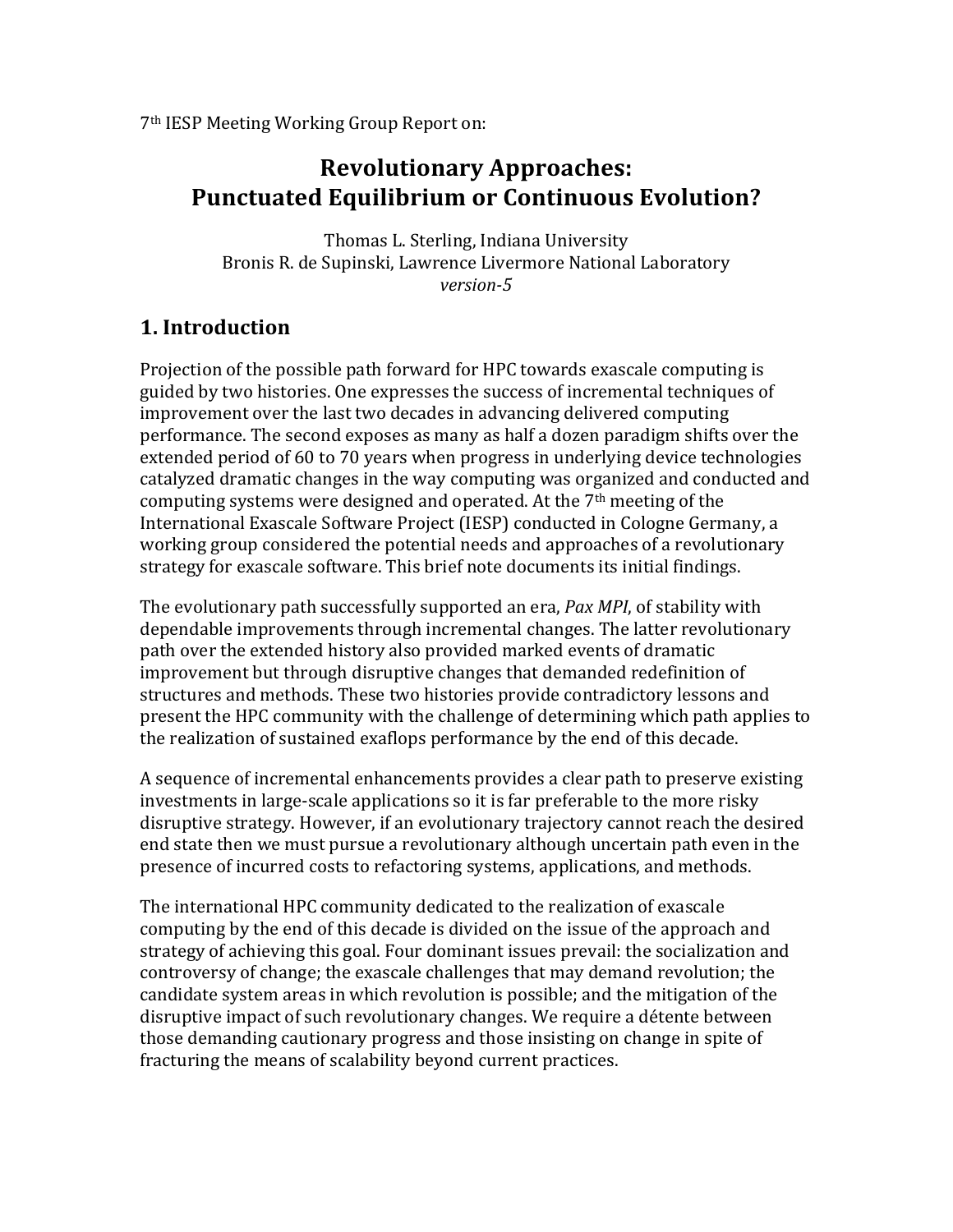More than gap filling may be required but only through responsible methods that include continuity with existing legacy codes, models, and skills. In a key finding, the IESP working group concluded that in many cases the same end goal could be reached through both punctuated equilibrium (i.e., revolutionary change) or continuous evolution. We may require large leaps to determine the correct end state but we may also be able to reach that end state through more gradual methods once we know the right direction.

Unfortunately the community has become polarized to a degree that inhibits the formulation of a shared constructive middle ground. Fear of the extremes has precluded the development of a rational all encompassing strategy to address the daunting challenges while maintaining the continuity of productive capability from passed software investment in applications and environments. This note begins the dialog to bridge the current chasm and to derive the needed techniques.

# **2. Opportunities for Possible Revolutionary Approaches**

The IESP "Revolutionary Approaches" working group focused on those areas that may most require more than incremental extensions of current and recent practices. We identified these areas through the subjective criterion of the level of concern felt by working group members in reaching exascale by 2020. We discussed each issue and we report the six issues for which no strong disagreement was raised. Thus, we provide a conservative view on controversial ideas, which is perhaps an oxymoron.

## **2.1 Execution Models**

The disruptive events in the history of supercomputing that mark the phase changes of HPC in each case resulted in a new paradigm of computing as reflected in the *execution* model. An execution model is a set of guiding principles that govern the roles and relationships of the integral component layers of a computing. The current predominant scalable execution model is Communicating Sequential Processes (CSP). New execution models capture advances, and the associated challenges, in underlying enabling technologies. The execution model impacts co-design across programming models and architectures as well as the supporting system software. As we prepare for exascale systems, we may require a new execution model that better reflects challenges posed by extreme concurrency, multicore sockets and GPUs, all of which may require greater support for asynchrony than CSP provides.

## **2.2 Changing the Way We Think**

More broadly, an area that may require revolutionary changes is how we think about the merger of systems and programming. Conventionally the user has the illusion of controlling the machine. Future systems may require us to relinquish this simplistic assumption. Extreme concurrency will require us to exploit runtime information that allows non-determinacy and variability of the execution path that produces dependable, but not bitwise reproducible, answers. Thus a change of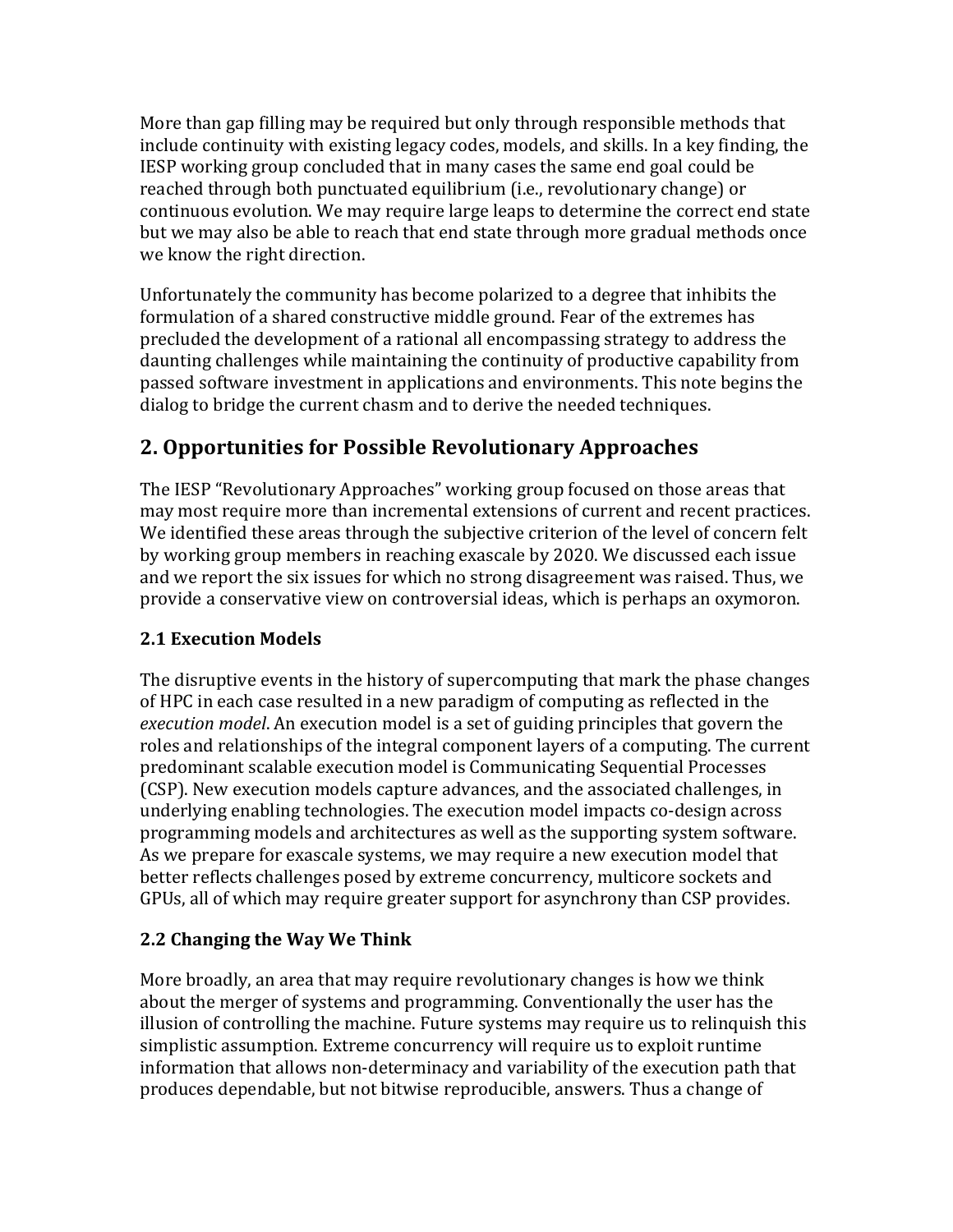culture and attitude in which we do not control every cycle but rather influence the execution to find a path to the right answer appears necessary to deliver substantially greater performance than we achieve on current systems.

#### **2.3 Incorporating Intelligent Methods**

As systems become more complex and heterogeneous with highly varying latencies and overheads and potentially unpredictable contention, we may have to select among alternatives at multiple levels on-the-fly through intelligent controls. Intelligent controls could measure and detect conditions on a continual basis throughout a computation and can support introspective operation. They could employ goal-driven objective functions that determine how to select among alternative approaches or paths. Such methods must operate in real time but cannot impose significant overhead or any potential benefits will be dissipated. Objective functions are reflected at multiple levels from simple autonomic low-level responses to high-level complex decisions that reflect difficult choices. For future HPC, intelligent controls must reflect spatial awareness, as well as temporal, from a data perspective. Further we may require hardware support for operational knowledge and prediction, potentially through an Information Backplane that provides a protocol between system layers for mutual dynamic introspective behavior.

## **2.4 Operating Systems**

Most existing supercomputers employ some variant of the Unix operating system, with Linux dominating the Top-500 list. While continually evolving, the basic architecture of this critical software was established over 30 years ago. Because of the inadequacies of conventional Unix, several variations, including lightweight kernels and user runtime systems for improved efficiencies, have been pursued. During much of the last two decades on clusters and MPPs systems have really been collectives of many operating systems running side by side instead of a single system image with some umbrella scheduling package.

The challenge of managing a billion cores and the associated scale of their memory and interconnection network is unprecedented. Exascale systems will pose additional challenges such as fault tolerance through graceful degradation, dynamic resource management, and energy control. Also, system and core architectures are changing significantly, with multicore and heterogeneous computing emerging. Future parallel programming languages may require new classes of service from the OS as programming models change to meet scaling and efficiency requirements. We have not vet resolved the OS role in addressing these additional complexities.

OS changes may be proactive with new concepts in system control or they may be reactive in support of dramatic changes in architecture, programming paradigms, and runtime systems that rely on the OS. In either case, the OS may require revolutionary change to meet its fundamental role in HPC systems.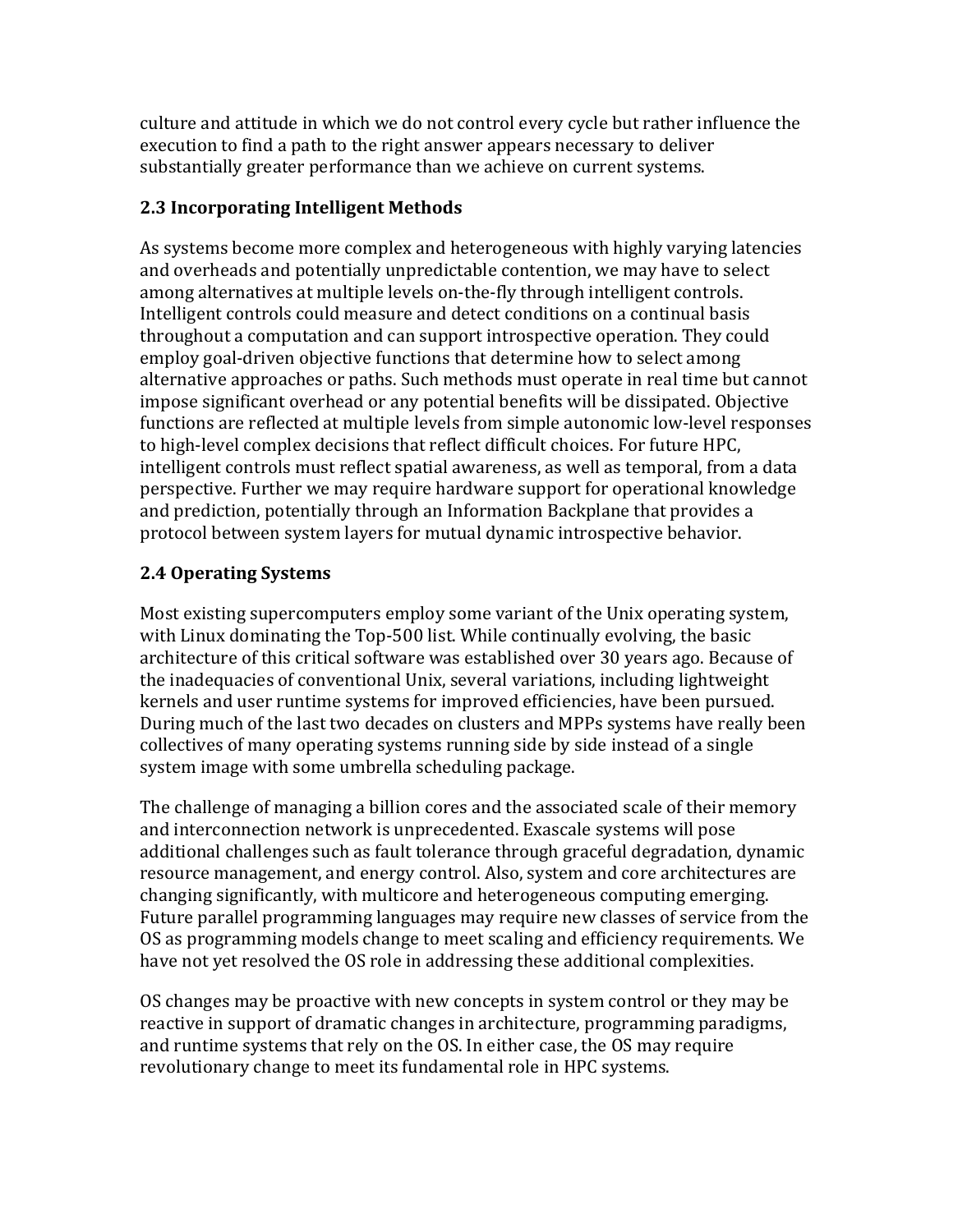#### **2.5 Programming Models**

Future programming models are the source of the greatest dissonance in the plans for exascale systems, perhaps because the right solution (i.e., end state) is so unclear. Parallel programming models change in response to advances in system structure to represent parallelism, data structures, and control flow in response to technology progress. These changes may arise from a new execution model or simply reflect an alternative means of crafting parallel programs. In either case, a programming model provides a necessary level of abstraction that couples the demands of an application with the resource capabilities of the physical system.

Exascale programming models must devise a set of semantics that yield sustained billion-way concurrency in heterogeneous environments. These semantics include the forms of parallelism and the means of sequencing and enabling operations such as synchronization constructs. They also entail the interrelationship of control flow with data structures and their distribution. While we still must determine how to provide the required support, the new semantics will often require algorithmic changes since many existing algorithms cannot sustain billion-way concurrency.

Many factors besides concurrency are important to exascale programming models. A particularly critical concern is the migration path for legacy codes from existing programming models. Further, those existing programming models must derive some benefit from exascale systems because the existing investment in large-scale applications, as well as the time required to produce them, is so large. For similar reasons, new programming models must interoperate effectively with old ones. For these reasons, concurrently pursuing revolutionary and evolutionary paths to the final exascale programming model may provide the greatest benefit.

#### **2.6 Correctness and Debugging**

One objective widely thought to require a revolutionary approach is the critical challenges of achieving correctness through methods of verification and debugging. Exascale performance does not impose this need: existing strategies provide inadequate insight into the root cause of programming errors. However, billion-way asynchronous parallelism may make this lack of insight intolerable. We may even have to replace current concepts of correctness and absolute exactness with boundedness and quasi reproducibility. Tools for verification and validation, error detection and debugging, and confidence in answers at varying scales require new models, quite possibly revolutionary, to solve this problem.

#### **2.7 Persistent Storage**

We face an entire array of application challenges that are largely data-intensive and bound by the capabilities of the storage system. We have relied on the basic model of file systems that was derived in the 1960s with some semantics from the 1940s (e.g., rewind). Even with important strides such as MPI-IO, HPF5, and RAID, we still treat mass storage as an entirely separate system from in-memory computation.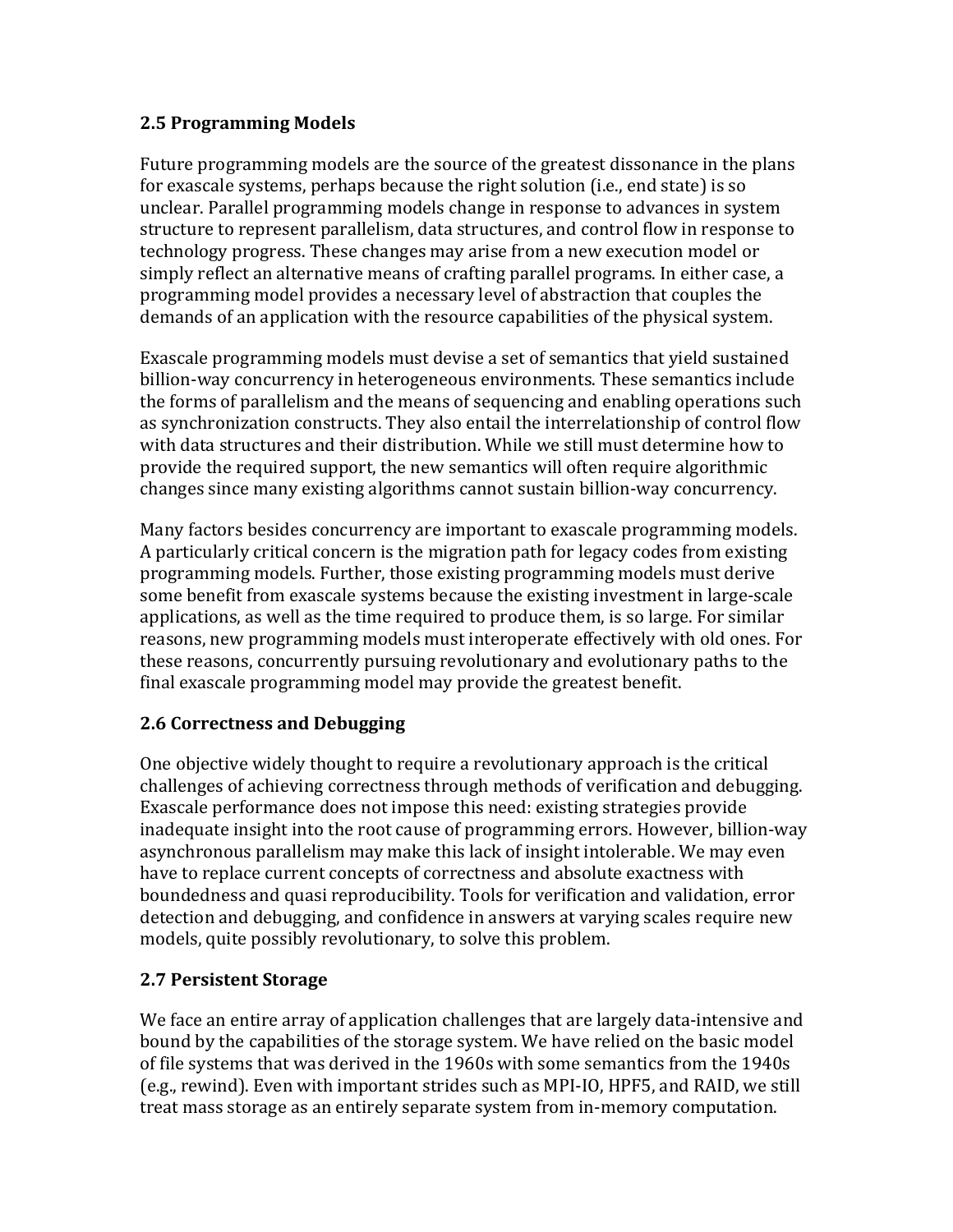This view fails to balance the computational and storage capabilities of our systems. The growing imbalance between them as well as reduce main memory capacity relate to computational capabilities will exacerbate existing problems with how applications use storage capabilities. Further NVRAM technology may lead to another layer in the storage hierarchy. Thus, vertical movement of data may increase, leading to techniques reminiscent of out-of-core algorithms. We may require far more lightweight and agile transitions between the storage technologies and new programming methods to unify them in a single name space to achieve dynamic reactive data movement. We may need these revolutionary strategies to realize the full potential of exascale computing for the widest array of applications.

# **3. Related Factors and Issues**

We discussed several issues related to responsibly realizing potential revolutions in computing systems and techniques in order to achieve exascale computing capability. This section summarizes some of the most prominent ones.

## **3.1 Managing Revolution**

If future supercomputer designs do not deliver increased application performance, they will not be deployed and the field will stall, perhaps irrevocably as commercial aviation did in the 1960s, after when flight times have not changed significantly. We may require a perhaps oxymoronic "incremental revolution" by which the workload continues to run but for which significant performance improvements require concomitant investment in code refactoring.

Supporting gradual steps will permit planning by which organizations, agencies, and nations can project their respective paths across HPC generations. Before we impose change, we must identify the destination, possibly through preparatory research and proof-of-concept development. At launch time of the revolutionary system concepts, the process must begin with something credible. Further, we expect many current practices will convey to future methodologies.

Nonetheless, for something new to be born, something has to die. HPC users will adopt new practices over time and adapt to them in order to achieve orders of magnitude benefits in science, technology, commerce, and security. We require a culture change but one that can be managed and transitioned rather than disruptive through bridging methods and education. Rewriting of widely used libraries by groups of experts could provide many early benefits to the broad community. High level programming models, even declarative or domain specific programming interfaces may also mitigate the challenge of transition. All of these approaches and others constitute means of managing the possibly essential HPC revolution.

## **3.2 Intelligence in Systems**

Except in some special cases, future systems will rely, perhaps heavily, on runtime functionality realized through new runtime system software in cooperation with the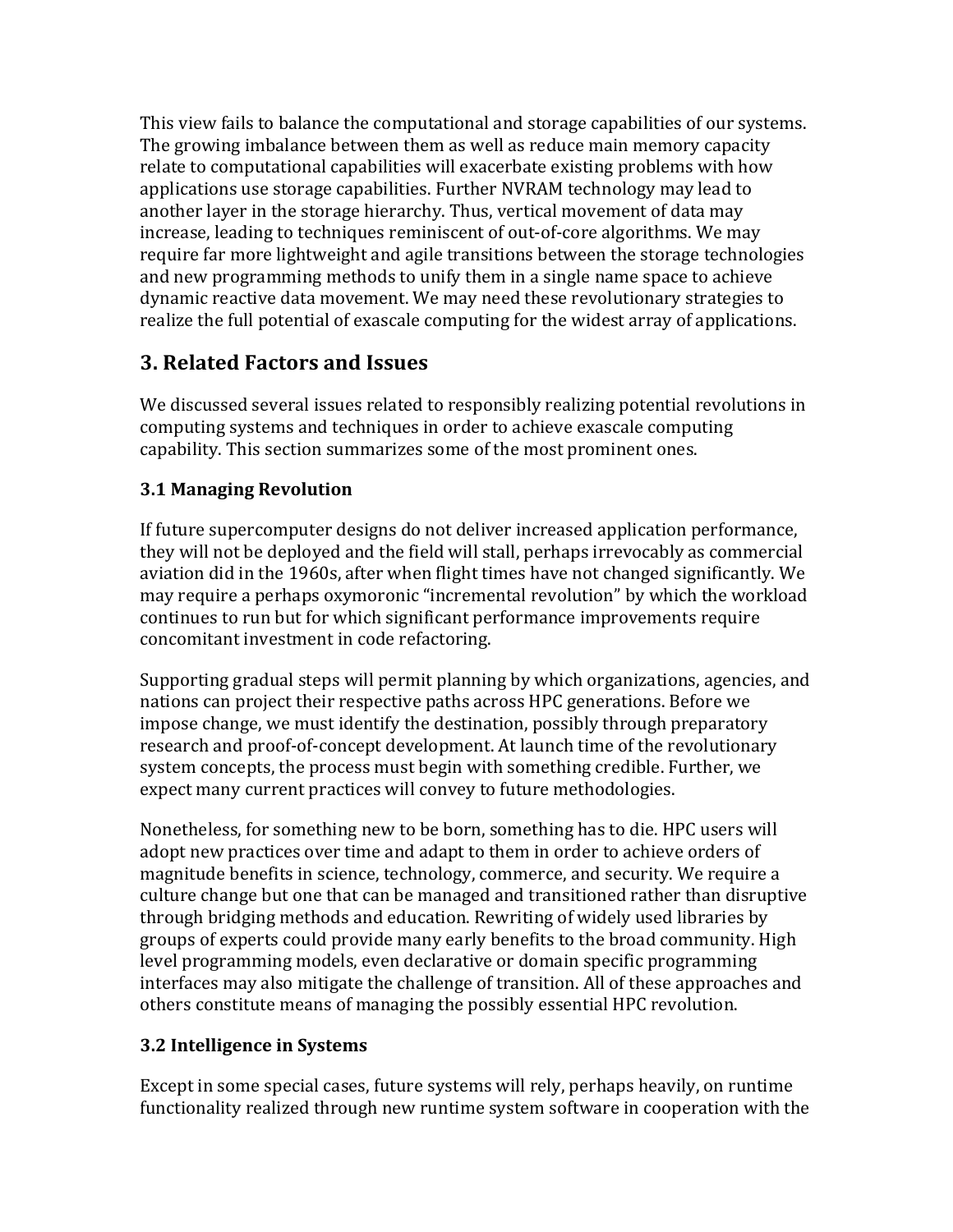OS and architecture driven by compiler and user programming interfaces. The incorporation of intelligent controls will provide the opportunity to introduce higher order operational policies. Many methods are already being pursued to selfadapt codes to underlying core architectures, for work scheduling, and for dynamic load balancing. Other areas such as fault management and energy optimization are potential candidates. A new multilevel intelligence that manages these disparate goals may provide a quasi self-aware environment through introspective means that can optimize potentially conflicting requirements to achieve overall best operation.

## **3.3 Reliance on More than Compiler Technology**

Historically compilers have dictated system usage. Decades of remarkable progress in advanced compiler technology has bred a culture of strong reliance on this system layer. However, reliance on compilers has also limited progress in efficiency and scalability. Problems like inter-procedural analysis and automatic parallelization are still topics of research even after decades of admittedly good work. Often limited to static information, compilers are necessarily conservative.

The common culture to rely on compilers hinders future directions to deliver superior capabilities. Compilers cannot alone provide the necessary understanding to proscribe how large-scale systems must operate. With the emergence of new runtime systems applied to the field of HPC, an entirely new class of opportunities is becoming available. Although compilers will continue to play a crucial role, we must also trust runtime systems and even some advances in hardware support to guide the computation of exascale systems and their applications.

## **4. Conclusions**

We, the international community planning for exascale, are uncertain at this time of the software architecture and the software components of which it is comprised required to support of exascale systems by the end of this decade. Some elements may reflect revolutionary methods in order to support part or all of the workload. We have summarized the initial conclusions of a self-selected representative group, the working group on "Revolutionary Approaches" of the  $7<sup>th</sup> IESP$  meeting.

IESP is considering four important issues in order to establish its long-term strategy. First, we must socialize the topic to overcome the current polarization with respect to possible strategies. Second, we must assess which functional areas will most likely demand some revolutionary techniques. Third, we must identify the revolutionary approaches that can address those requirements. Fourth, we must mitigate the potentially disruptive effects of those revolutionary approaches. This report can serve as initial attempt to overcome the polarization by identifying consensus functional areas for significant change and discussing potential mitigation approaches. Importantly, we still require much more research to identify the appropriate end states before the international HPC community can confidently pursue either revolutionary or evolutionary strategies to reach those states.